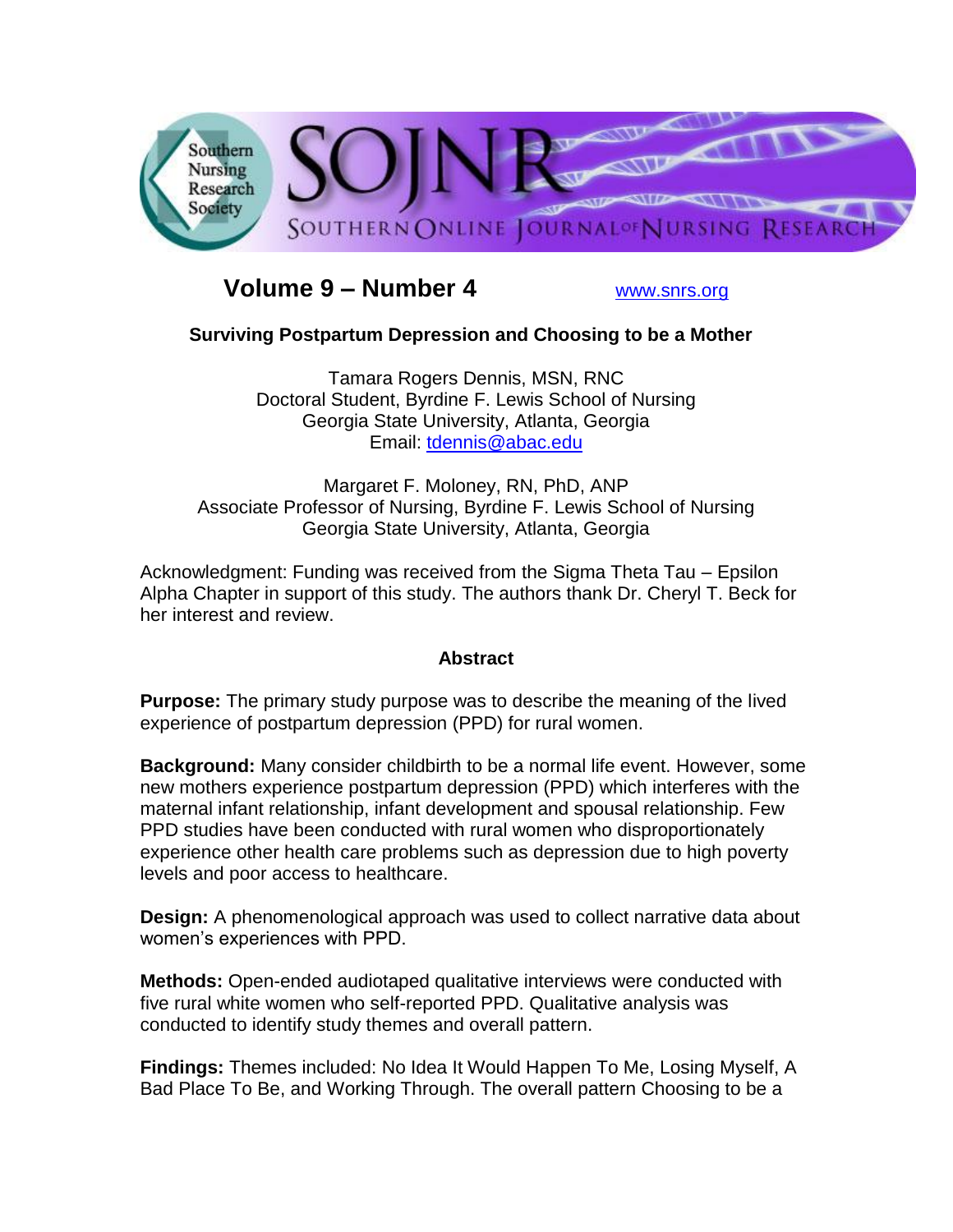Mother encompassed those themes as women described the process of overcoming their PPD.

**Conclusion:** Further research is required to explore the phenomenon of postpartum depression especially with regard to the traumatic effects of birth, possible associations of PPD with Post Traumatic Stress Disorder, and how women make the choice to become a mother.

**Keywords:** Postpartum depression, women, rural, qualitative, phenomenological, birth, social support

### **Surviving Postpartum Depression and Choosing to be a Mother**

For many women postpartum depression (PPD) continues to interrupt the socially expected experience of a joyful, effortless transition to motherhood. Approximately 10% to 19% of new mothers will experience PPD**, [1,2](http://snrs.org/publications/SOJNR_articles2/n)** which interferes with the maternal infant relationship, infant development and spousal relationship.**[3-7](http://snrs.org/publications/SOJNR_articles2/n)**

Postpartum depression in rural women has rarely been addressed. According to Galambos, rural populations in the United States face serious health disadvantages compared to urban populations.**[8](http://snrs.org/publications/SOJNR_articles2/n)** Women in rural areas experience difficulties with poverty, access to care and quality of care when compared to women living in urban areas.**[8](http://snrs.org/publications/SOJNR_articles2/n)** Depression and depressive symptoms disproportionately affect rural women.**[9](http://snrs.org/publications/SOJNR_articles2/n)** Based on persistent health concerns in rural areas, including mental health problems, the National Rural Health Association (NRHA) has called for continued studies in rural areas to address disparities in care.**[10,11](http://snrs.org/publications/SOJNR_articles2/n)** The NRHA has also called for more research to reflect how rural women's values and resilience affect positive health outcomes in some and not others.**[12](http://snrs.org/publications/SOJNR_articles2/n)**

The NRHA defines rural based on the characteristics of the community in relationship to poverty, access to care and population.**[12](http://snrs.org/publications/SOJNR_articles2/n)** The NRHA reports depression rates as high as 41% have been observed in rural communities compared to urban rates of 13 to 20 percent.**[12](http://snrs.org/publications/SOJNR_articles2/n)** Such disparities may be related to underuse of health care services, the stigma associated with mental illness in rural communities, and the reluctance to access mental health services.**[11](http://snrs.org/publications/SOJNR_articles2/n)** An additional barrier to service unique to rural areas is the lack of anonymity in rural communities.**[12](http://snrs.org/publications/SOJNR_articles2/n)** The researchers found no qualitative studies which have specifically addressed PPD in rural women.

The purpose of this study was to describe the meaning of the lived experience of PPD for women in a rural setting. The results will be used to develop approaches to studying a larger sample of rural women, which we anticipate will contribute to better understanding the disorder in this population. A better understanding of the disorder will facilitate early identification of symptoms which can result in early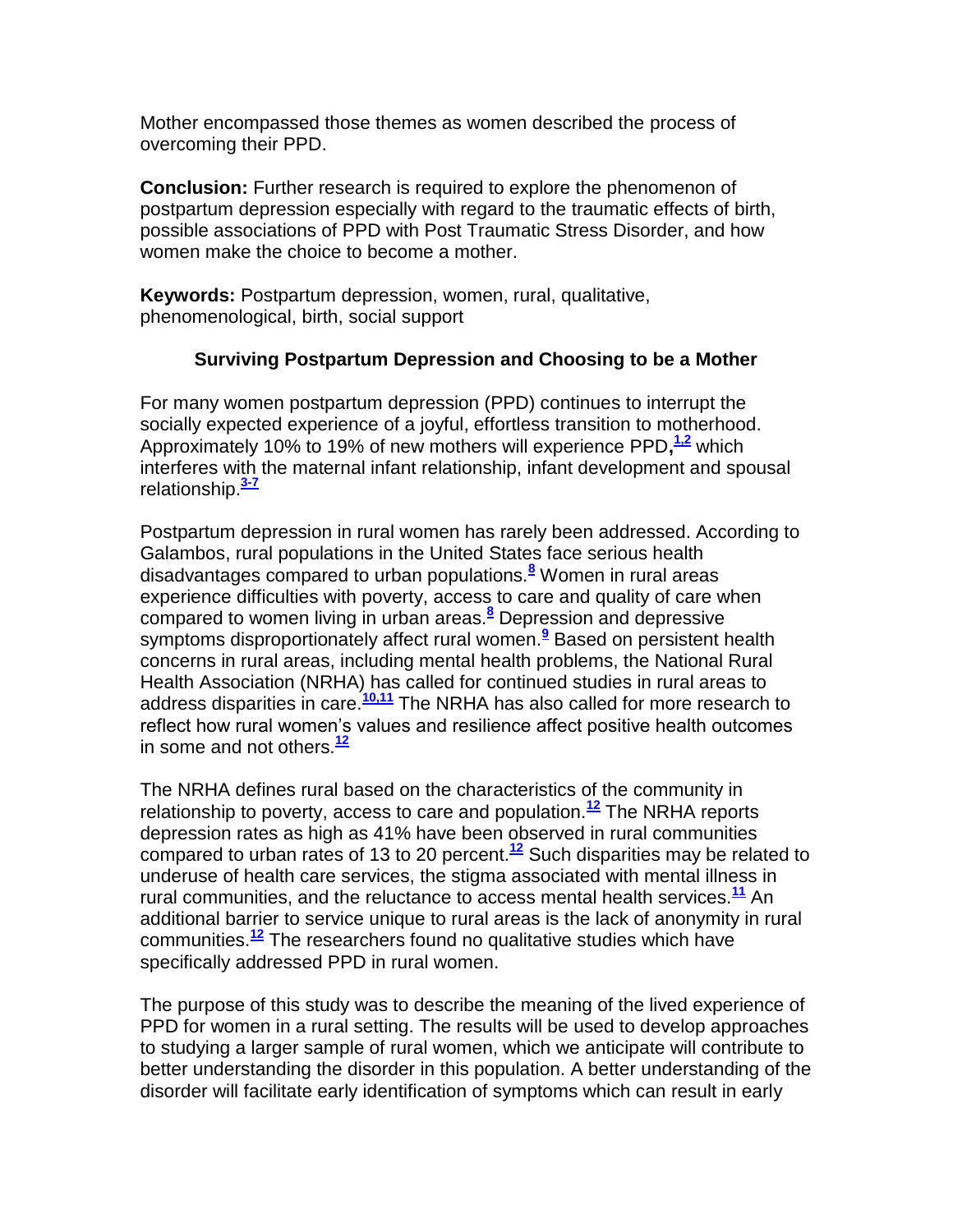treatment and improved prognosis for the mother, infant, and family. Descriptive phenomenology was used to provide a method for insight into the phenomenon of PPD. Although the work did not test Beck's PPD theory, her theory informed this qualitative study.**[4,5](http://snrs.org/publications/SOJNR_articles2/n)**

#### **Background**

Approximately 10% to 19% of new mothers will experience PPD.<sup>[1,2](http://snrs.org/publications/SOJNR_articles2/n)</sup> A debilitating, under-diagnosed**[13-15](http://snrs.org/publications/SOJNR_articles2/n)** mood disorder occurring within the first four weeks to one year following childbirth, PPD can have long term negative effects related to infant development, maternal attachment and spousal relationships for the new mother and her family.<sup>[4,13,16,17](http://snrs.org/publications/SOJNR_articles2/n)</sup> In addition, the lack of interaction between depressed mothers and their newborns contributes to the development of depression later in the child's life.**[13,18](http://snrs.org/publications/SOJNR_articles2/n)** The relationship between the woman with PPD and her spouse or partner may also be affected.**[13,19](http://snrs.org/publications/SOJNR_articles2/n)**

Currently, the community and health care professionals are more cognizant of PPD because of media coverage.**[20](http://snrs.org/publications/SOJNR_articles2/n)** However, women continue to remain reluctant to admit to feelings of inadequacy or antipathy toward their newborn, making diagnosis of PPD difficult.**[21](http://snrs.org/publications/SOJNR_articles2/n)** Because women often feel overwhelmed, fatigued, guilty, and deprived of sleep during the postpartum period, and have little knowledge of PPD, they may not relate their symptoms of loneliness, sadness, and isolation to depression.**[21,22](http://snrs.org/publications/SOJNR_articles2/n)** This may contribute to under-diagnosis of PPD.**[14,19,23,24](http://snrs.org/publications/SOJNR_articles2/n)** Under-diagnosis and under-treatment may also be related to primary care providers lack of knowledge of, disagreement about whether PPD is depression or is a unique disorder, and lack of reporting due to the stigma related to PPD.**[14,25-27](http://snrs.org/publications/SOJNR_articles2/n)**

# *Proposed Etiology and Treatment of PPD*

Studies on the etiology of PPD have found no single causal factor for PPD; a variety of sociological, psychological, and physiological factors may influence PPD.**[1,6,28,29](http://snrs.org/publications/SOJNR_articles2/n)** Study of biomedical factors such as changes in estrogen, progesterone, prolactin and thyroid hormone levels have not yielded definitive results.**[28](http://snrs.org/publications/SOJNR_articles2/n)**

Treatment recommendations for PPD include medication and a combination of either cognitive behavior therapy or group therapy. However, these treatments are underused, at least partly because mothers have difficulty admitting a need for help.**[20](http://snrs.org/publications/SOJNR_articles2/n)** Appleby suggested that the use of medication and counseling may be equally effective in the treatment of PPD, but that women were more reluctant to take medication than attend counseling sessions.**[29](http://snrs.org/publications/SOJNR_articles2/n)** The reasons for this were unclear and decisions not to use medication for PPD have not been well explored.

#### *Social Support as a Buffer*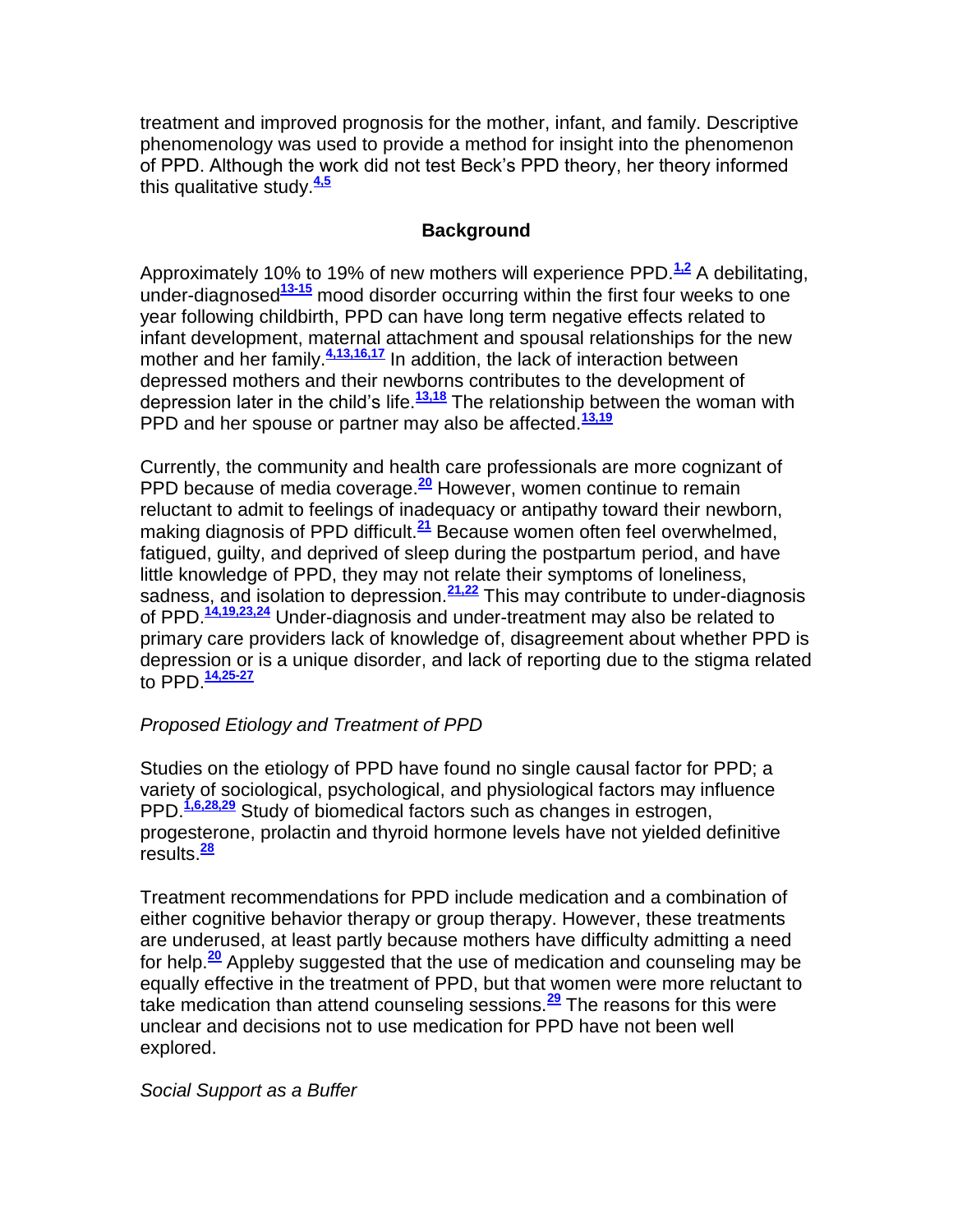In general, social support has been shown to buffer individuals from the negative effects of stressful events.**[30](http://snrs.org/publications/SOJNR_articles2/n)** Social support consists of receiving instrumental support, such as childcare, housekeeping, and emotional support, and also includes the proximity and frequency of a social network such as husband, partner, immediate family or friends.**[30](http://snrs.org/publications/SOJNR_articles2/n)** Social support is a predictor of PPD with lower social support related to higher depression scores.<sup>[18,31,32](http://snrs.org/publications/SOJNR_articles2/n)</sup>

A review by Beck supported findings from earlier studies, revealing four new predictors: self-esteem, marital status, socioeconomic status, and unplanned/unwanted pregnancy.**[31](http://snrs.org/publications/SOJNR_articles2/n)** Women with higher education levels, full time jobs, and high incomes have lower depression and higher social support scores than women with less education, lower income, and no jobs.

Several other factors have been found to influence social support. Women with planned pregnancies have higher levels of social support than those with unplanned pregnancies.**[18](http://snrs.org/publications/SOJNR_articles2/n)** Primiparas appear to have higher postpartum stress but also higher levels of social support than multiparas,**[33](http://snrs.org/publications/SOJNR_articles2/n)** and women who breastfeed have higher levels of social support than women who bottlefeed.**[18,34](http://snrs.org/publications/SOJNR_articles2/n)** Women with satisfying birth experiences have lower postpartum stress scores, lower depression scores, higher social support scores, and better levels of health.**[33](http://snrs.org/publications/SOJNR_articles2/n)**

Kennedy, Beck & Driscoll suggest that use of supportive measures in the form of PPD education for family members, provides early intervention and detection of PPD which decreases the duration of illness and improves outcomes.**[35](http://snrs.org/publications/SOJNR_articles2/n)** Understanding the perception of support by women experiencing PPD may contribute to improved outcomes and decreased symptom severity. Multidimensional supports such as spouse or partner, family, friends, and care providers can improve the detection, intervention and outcomes associated with PPD.**[35](http://snrs.org/publications/SOJNR_articles2/n)**

#### *Women's Voices Across Cultures*

Research has addressed the experience of PPD among a variety of populations**[38-40](http://snrs.org/publications/SOJNR_articles2/n)** including European American, African American and Chinese women examining the relationship between cultural factors and PPD. A qualitative study of twelve African American women focused specifically on experiences of PPD. Findings were similar to those of Beck's**[38](http://snrs.org/publications/SOJNR_articles2/n)** study but with culturally specific themes such as Dealing With It, which suggested that women must adjust and move forward. Amankwaa**[41](http://snrs.org/publications/SOJNR_articles2/n)** found that faith played an important role in survival. A subtheme, Keeping Secrets, appeared to be a similar to many women's idea that they cannot share their darkest moments with others because of the risk of being denounced as a bad mother.**[41](http://snrs.org/publications/SOJNR_articles2/n)**

In addition, Amankwaa's research suggested that African American women may be more reluctant to report PPD, leading to inadequate diagnosis and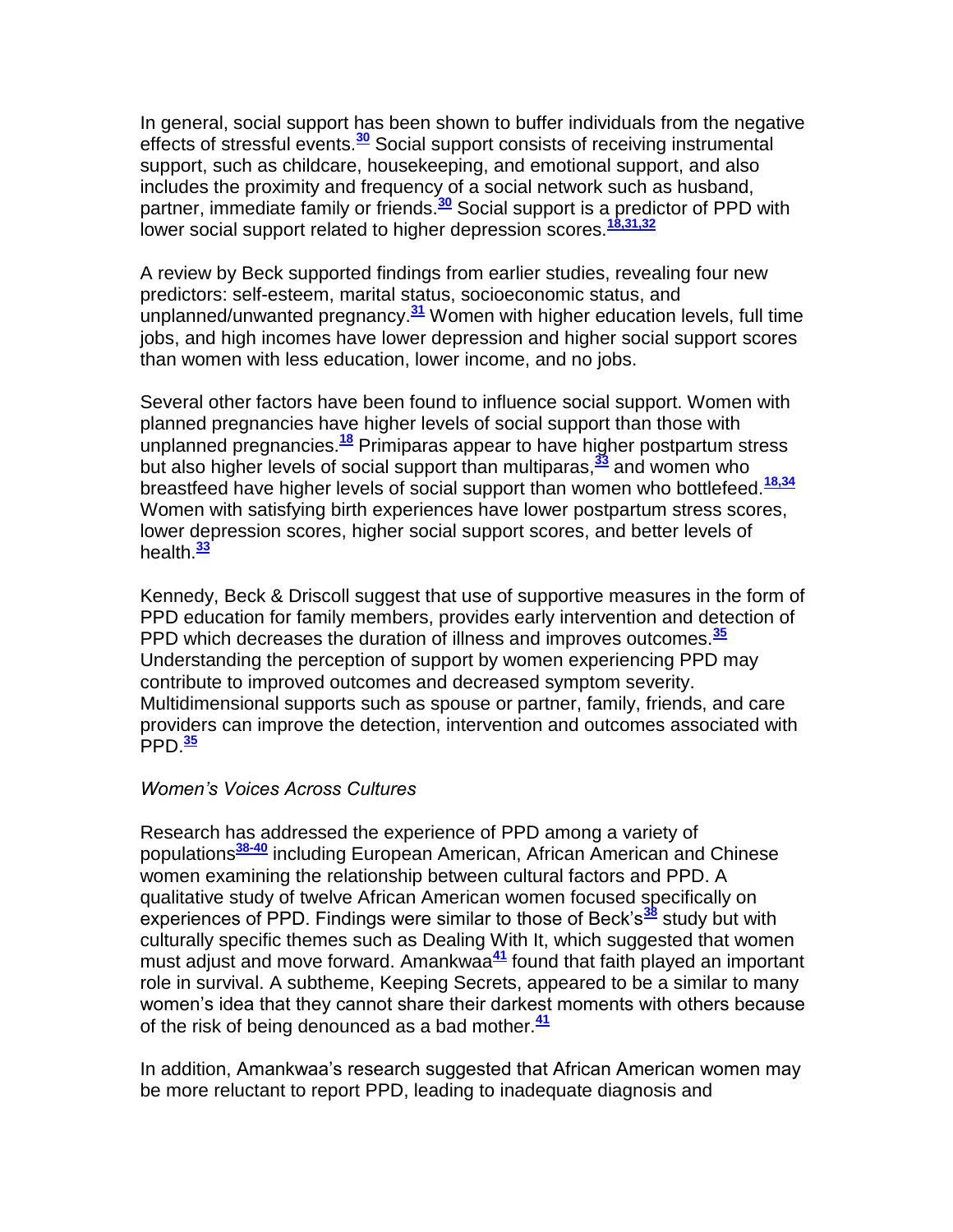treatment.**[40](http://snrs.org/publications/SOJNR_articles2/n)** Hung suggested that both physiological and role changes in the postpartum period may lead to increased stress among Chinese women, and that there is a similar relationship of maternal stress with depression, health status, partner relationships, and maternal attachment.**[18](http://snrs.org/publications/SOJNR_articles2/n)**

Other cross-cultural studies have examined the concepts of unrealistic expectations and loss of control with a focus on cultural context.**[27,39,42,43](http://snrs.org/publications/SOJNR_articles2/n)** Chinese women experienced a loss of control associated with PPD**[39](http://snrs.org/publications/SOJNR_articles2/n)** and Chen et al. found Taiwanese women may undergo four stages of coping with the loss of control.**[42](http://snrs.org/publications/SOJNR_articles2/n)** Swedish women with PPD experienced Struggling with Life, a theme suggesting loss of the women's previous role to a new mothering role, overwhelming responsibility for the new child, and feelings of abandonment.**[13](http://snrs.org/publications/SOJNR_articles2/n)** Similarly, stories of Jordanian Australian women described themes of PPD related to loneliness, isolation, lack of social support, the overwhelming task of fulfilling traditional gender roles, and failure as a mother.**[43](http://snrs.org/publications/SOJNR_articles2/n)** Other qualitative studies also suggest that coping behaviors may affect the severity or longevity of the disorder.**[5,18,41,43](http://snrs.org/publications/SOJNR_articles2/n)**

A qualitative study by Lawler and Sinclair**[44](http://snrs.org/publications/SOJNR_articles2/n)** studied a small sample of women in Ireland who described their experience with PPD as normal; after experiencing a Death of Self, they accepted their new role as a process of the transition to motherhood. The same theme of the experience of a death of one's former identity was also associated with Beck's original theory,**[38](http://snrs.org/publications/SOJNR_articles2/n)** which supported a transcultural experience of PPD. This idea of normalcy in the transition from PPD to acceptance of motherhood has not been well explored.

Beck's review of qualitative studies related to PPD suggested that themes are similar across varying cultural contexts.**[45](http://snrs.org/publications/SOJNR_articles2/n)** Overall review suggests that women are faced with a difficult task of trying to meet society's vision of the happy, uneventful transition to motherhood. Thus feelings of isolation, inadequacy, and failure as a mother contribute to depression, along with a sense of loss of one's old identity in the movement toward this new role as mother.**[5](http://snrs.org/publications/SOJNR_articles2/n)** Beck's metasynthesis suggested that theoretical frameworks could be developed to guide clinicians in creating interventions to decrease the incidence of PPD.**[5](http://snrs.org/publications/SOJNR_articles2/n)**

While there are similarities in the experience of PPD across cultures,**[44](http://snrs.org/publications/SOJNR_articles2/n)** PPD has been observed more closely in urban women than in rural women. Although rural women in the United States are at higher risk for depression overall, the experience of women in rural populations has not been specifically addressed. Characteristics of rural communities indicate higher levels of stigma associated with mental health disorders and therefore greater reluctance to seek treatment.**[12](http://snrs.org/publications/SOJNR_articles2/n)** In addition to lack of access to primary care and specialty care, the environment of small rural communities often means each woman's story is shared within the community. Thus seeking care is not a viable option. The NRHA**[12](http://snrs.org/publications/SOJNR_articles2/n)** recommends further research in the area of women's mental health.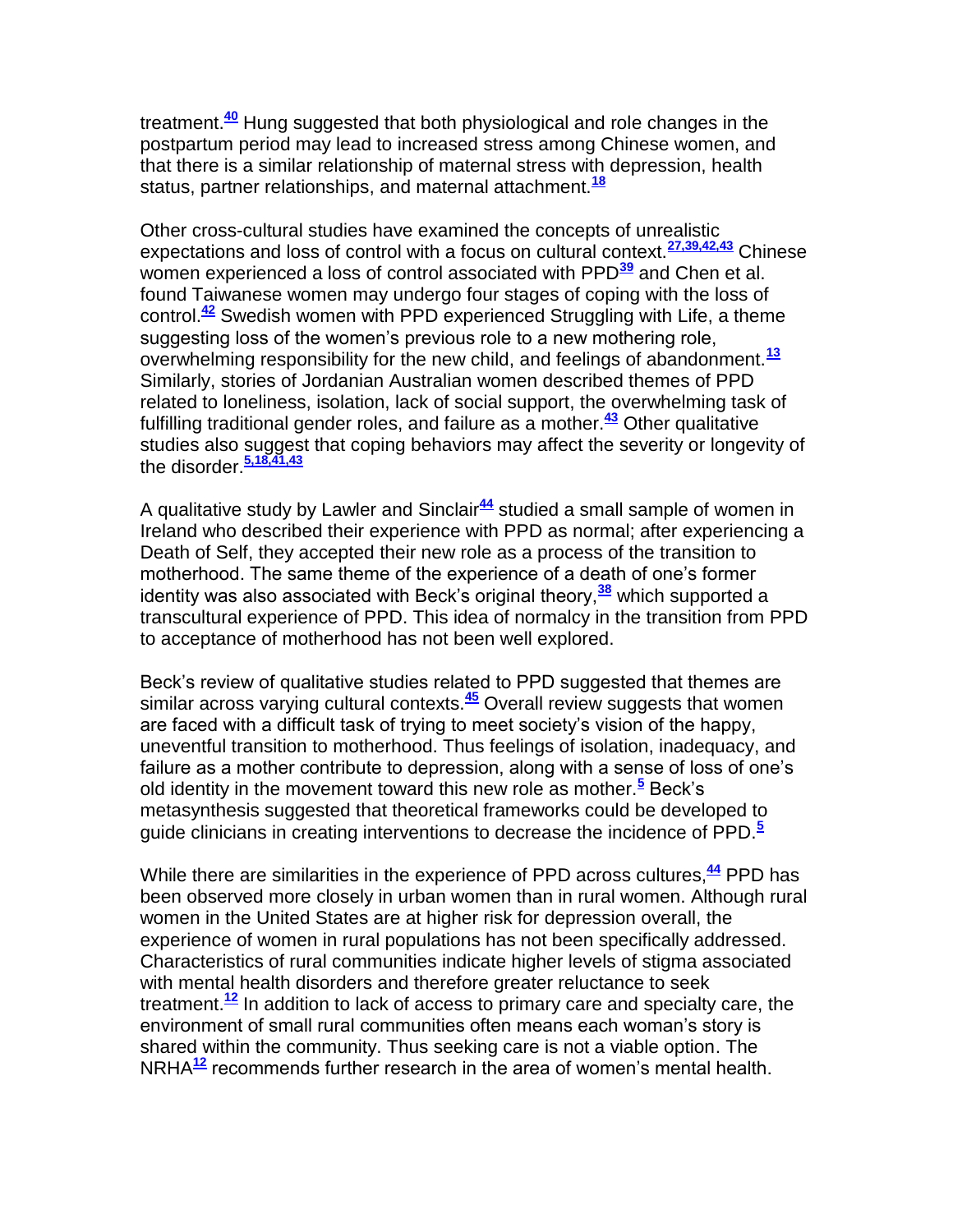Thus the aim of this study was to hear the voices of women in the rural American South.

#### **Method**

A qualitative approach was used to examine the experience of PPD among women in a rural setting. Phenomenology was used because the topic has not been well explored and because phenomenology brings to language the perceptions of the human experience.**[46](http://snrs.org/publications/SOJNR_articles2/n)**

#### *Sample*

The sample for this small study, done in preparation for a larger study, consisted of five white women ranging in age from 22 to 50 years old from the Southeastern United States. Four of the women were multiparas; one was a primipara. Three experienced PPD with the birth of the first child and two with the second child. The participants' children ranged from 21 years old to 14 months old at the time of the interviews. All participants self-reported PPD and lived in a rural area. All spoke and understood English, had health insurance, had a high school or college education and were married working outside the home.

Participants were recruited by professional and personal colleague referrals and from posters placed in two physicians' offices. IRB approval was obtained and participants completed informed consent. Each participant received an incentive of 25 dollars.

# *Data Collection*

All interviews were completed in private settings agreeable to participant and researcher. Each interview began with the same set of questions and then continued based on participant responses. Interview questions were based on the literature and the researcher's experience, and were reviewed beforehand by nursing experts. Open ended questions such as: "Tell me about the baby's birth" and "How did you get through this period of PPD" were used to encourage participants to verbalize their experience. Clarifying questions were asked when further information was needed (See Appendix A). Demographic data were obtained at the end of the interview. Interviews were tape recorded and ranged from 45 to 60 minutes in length depending on how long participants wanted to talk. Because of a possible reluctance to share sensitive information in a group situation, interviews were conducted individually in a private location comfortable to the participant.

Each interview was transcribed verbatim by a transcriptionist from whom participants' identities were withheld. After each interview, the transcript was reviewed to correct mistakes and provide the basis for data analysis. Each participant was given a copy of her transcript and asked to contact the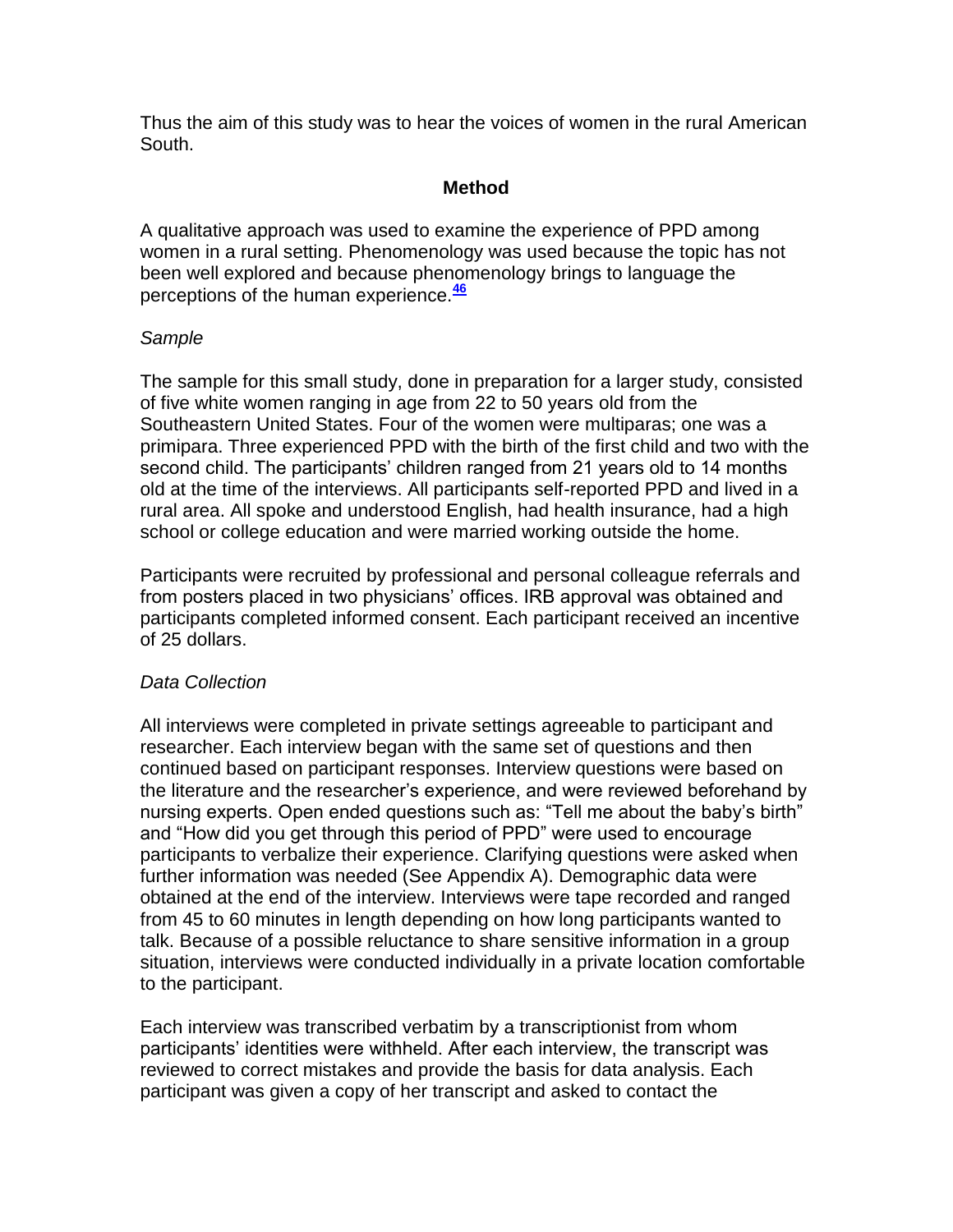researcher if she had further comments or clarification. No changes were made by participants. Data were de-identified and locked in a secure cabinet.

#### *Analysis*

Each transcript was printed in a different font color to keep transcripts recognizable without obstructing confidentiality. After reading each transcript and completing a summary of its overall meaning, it was examined line by line for themes and meanings and then by sentences, by paragraphs and by larger passages. Transcripts were reviewed by peer reviewers who were doctoral students and faculty with qualitative expertise. Major themes were those identified by the researcher and supported by peer reviewers. Themes were then categorized into groups of ideas that had similar meanings. Each piece of data was compared against all other pieces until all five transcripts were coded. Although saturation of data is a goal of qualitative research, it is likely in this small study that data saturation did not occur.

### **Results**

The data include interview narratives, field notes, and perspectives from analysis of peers and qualitative experts. Quotes presented here are labeled with pseudonyms to protect participant's identities. Data analysis suggested four major themes: No Idea It Would Happen to Me, Losing Myself, A Bad Place to Be, and Working Through. The overall pattern of Choosing to be a Mother emerged at the end of analysis.

# *No Idea It Would Happen To Me*

Each participant talked about pregnancy as a happy time, not anticipating any problems. The beginning for these women was one of happiness based on expectations of an enjoyable transition to motherhood. The women did not expect to experience problems during delivery or with the transition to motherhood. "It was a surprise from what I thought it would be" said Addie who felt fully prepared by childbirth classes and her friends' stories of childbirth and breastfeeding. Mary stated, "I already had one child…I guess I never thought it would happen to me." Addie noted, "Everybody has this picture of just this little dreamlike existence and it's not reality." Normalcy was the ideal and was what the women expected. Addie went on to say, "We had this nice little bundled up package…..I thought, "I could do this," …..and then nothing nowhere near close to that happened."

Another participant, Rebecca, commented: "We had fearless beginnings." She explained she and her husband were happy and all was normal until the baby was born. She experienced a traumatic delivery for which she was not prepared.

# *Losing Myself*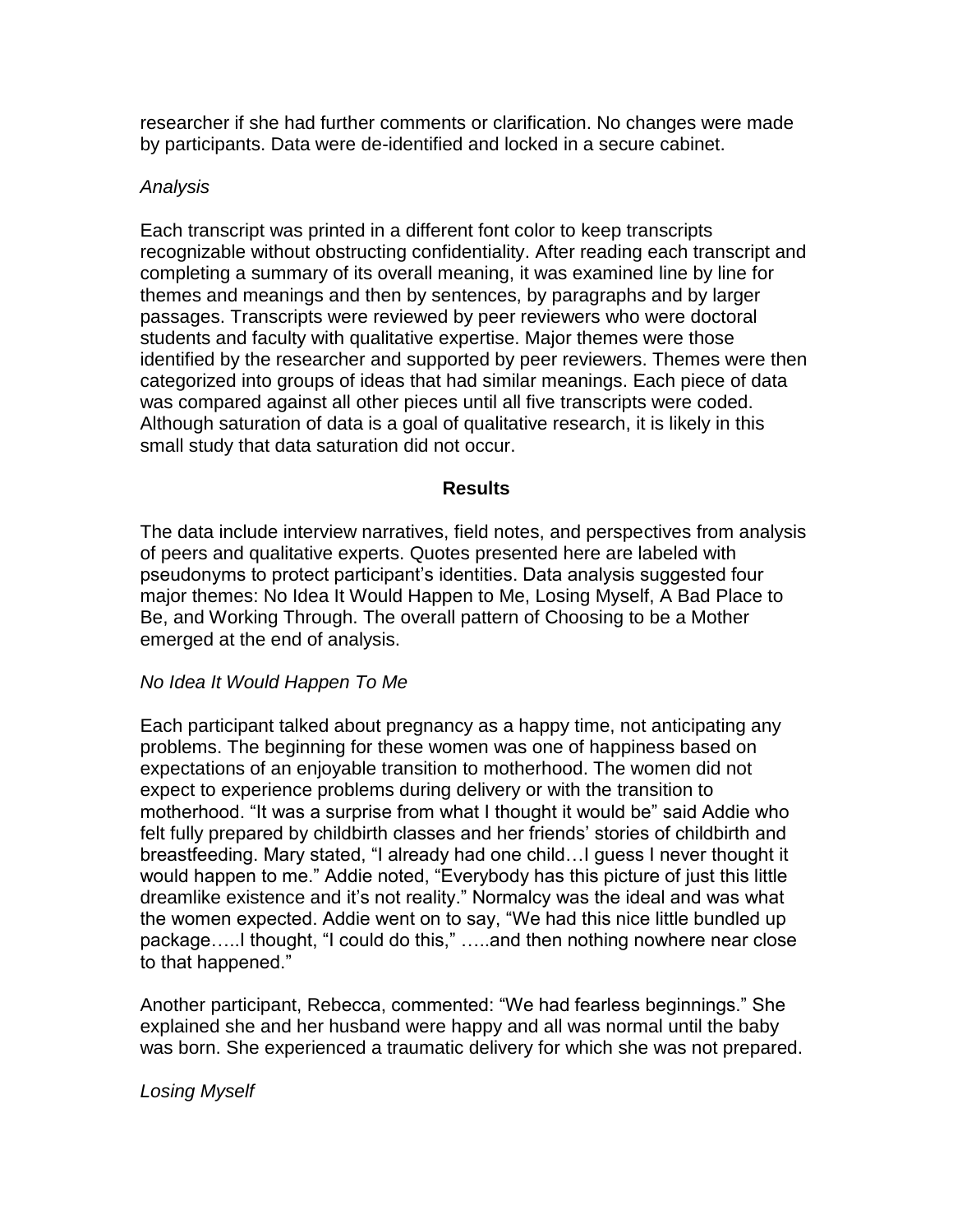All the women talked about feeling lost and as one participant, Resa said:

It was like I couldn't find myself; I had lost myself. I can remember that more than anything; standing there looking in the mirror and saying I don't know you, who are you?

The loss suggested a focus on the role change. Melanie delivered uneventfully but said that she felt unable to find herself, while describing her role transition to motherhood at home with her children. She appeared to welcome motherhood but described grieving that she could not continue, with proficiency, the active lifestyle of work and motherhood she had before childbirth.

Unhappiness was also a common thread associated with loss for the participants. Rebecca stated, "I don't think anything (during the postpartum period) represented happiness. I didn't feel happy about anything." Three of the participants spoke of considering suicide following the birth of their children. Unhappiness represented loss of ideal expectations, loss from not transitioning easily to a mothering role, feeling like a failure, and loss of support by family and friends. Melanie was a professional who remembered the experience of bringing home her newborn after a traumatic delivery with the newborn's resuscitation, a long stay in a neonatal intensive care unit (NICU), and coming home with a child with long-term needs. The baby did not have a heartbeat, was blue, and did not cry. Months were spent in the neonatal intensive care unit away from family and friends. Even after discharge from the NICU, the loss of support followed her home. Melanie said, "Some people just stayed away……people I expected didn't come around….so I felt like I didn't have anybody."

The mother of two children, Resa commented, "I felt inadequate at everything……so inadequate." Feelings of inadequacy created a sense of failure in taking on the new mothering role. Not expecting these feelings after a second pregnancy emphasized the idea that this mother had no idea it (PPD) would happen to her.

#### *A Bad Place To Be*

Addie described the postpartum period as a bad place and this theme embodied the conflicting emotions each of the participants described including: not being able tell anyone about their conflicting emotions, their overwhelming fatigue, their sense of understanding women in the media who have had the disorder, and thoughts about harming themselves or their babies.

Three of the participants described having conflicting emotions. Rebecca stated, "It's odd but the thing that's the greatest joy in life is also the greatest pain in your life," as she described her love for her newborn but the realization that a child with special needs would have lifelong physical disabilities. Not Being Able To Tell was part of the conflicting emotions experienced by the participants and as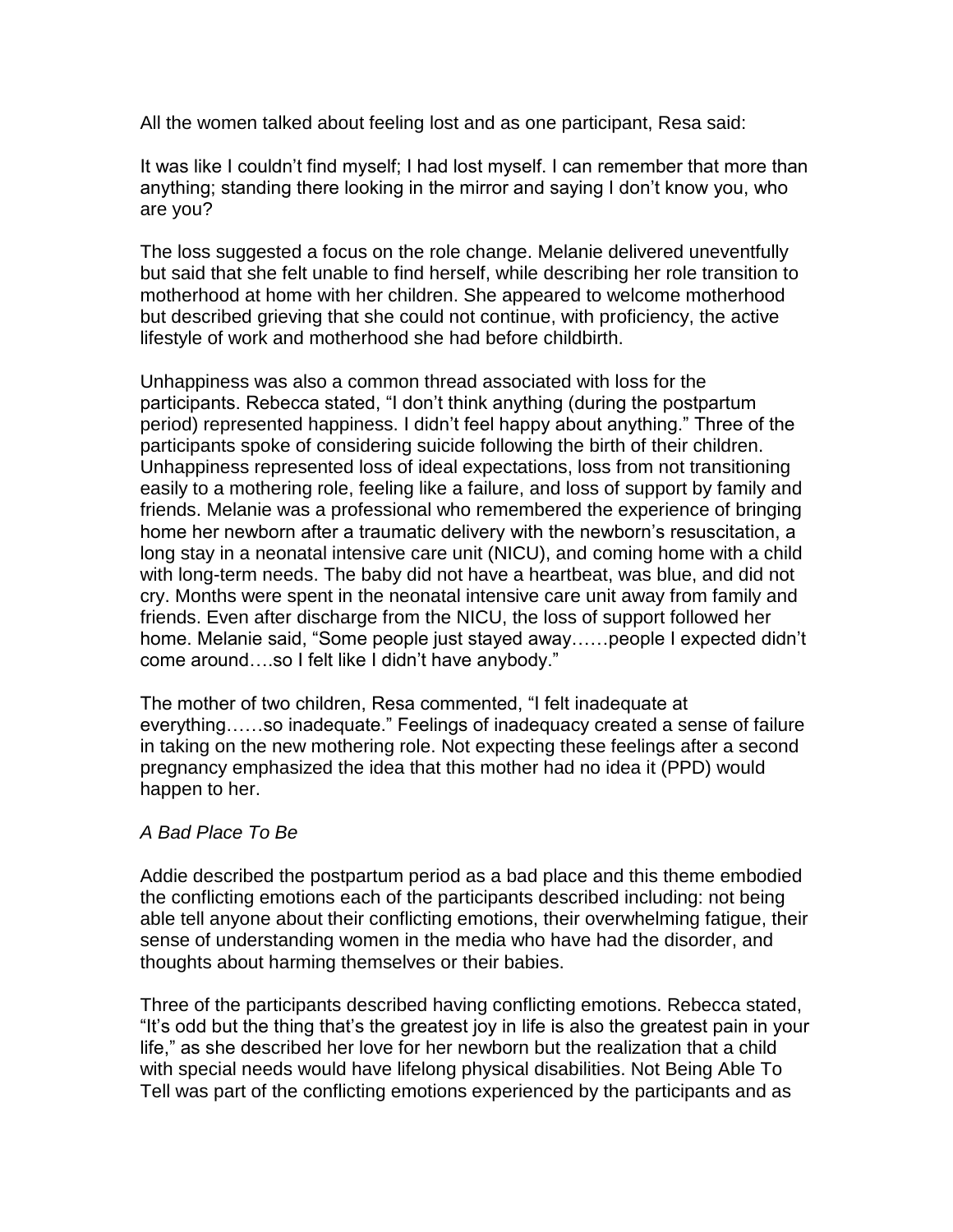Rebecca continued, "I never talked about the worst of it with anyone. Not until I was way out of it." Because they didn't feel that they could tell anyone how they felt, the women were also afraid to ask for assistance, and all the participants described their fear of consequences of disclosure, being considered mentally ill, and having others think they were unable to care for their children and at the same time wanting help. Several stated that they were afraid that they actually were mentally ill, and as Melanie stated: "I felt like I was losing my mind." Addie described wanting to adopt out the baby but recognizing that would make her husband unhappy which she did not want to do.

Two women remembered their feelings of wanting to get away both physically and mentally, feeling overwhelmed by fatigue and exhaustion but being unable to escape. All the participants described this extreme fatigue. As Resa shared "..as time went on I just had this extreme fatigue….I just felt tired and I couldn't go anymore." She talked about fatigue lasting much longer than the normal six week postpartum period.

Several women talked explicitly about being afraid that if they sought help, or told anyone how depressed they were, they risked losing custody of their child and/or being thought of as a "bad" mother. A part of conflicting emotions was fear of losing custody while at the same time wishing that pregnancy, delivery and motherhood had never happened. Several noted that they now understood for the first time the experiences of women with PPD who had been in the news because they had harmed their children, and empathized with them. Rebecca quietly commented:

I think that is like the idea that you want to take control back of your life and then the thing about the lady in Texas who had killed her four children and I remember that was really scary, I knew, I understood how she felt and what she did. Because I mean I just knew she didn't think she was harming her children, it's the idea you are relieving them from suffering.

#### *Working Through*

The final theme from the interviews reflected the ways that the participants worked through their depression. Addie stated, "You just, you got to work your way through it." She talked about bonding with her infant after weeks of feeling inadequate, and then of finding a way to have the feelings she expected initially by finding her own way of bonding. This didn't occur immediately but three months into the postpartum period. Addie explained:

My way of bonding to this day, and I can remember sitting in that bedroom, the first few days and I would hold him against my chest and put his little hair and his little head against my mouth, and under my nose, I get that warm feeling you are supposed to have or that you hear your supposed to have, that's where my bonding is.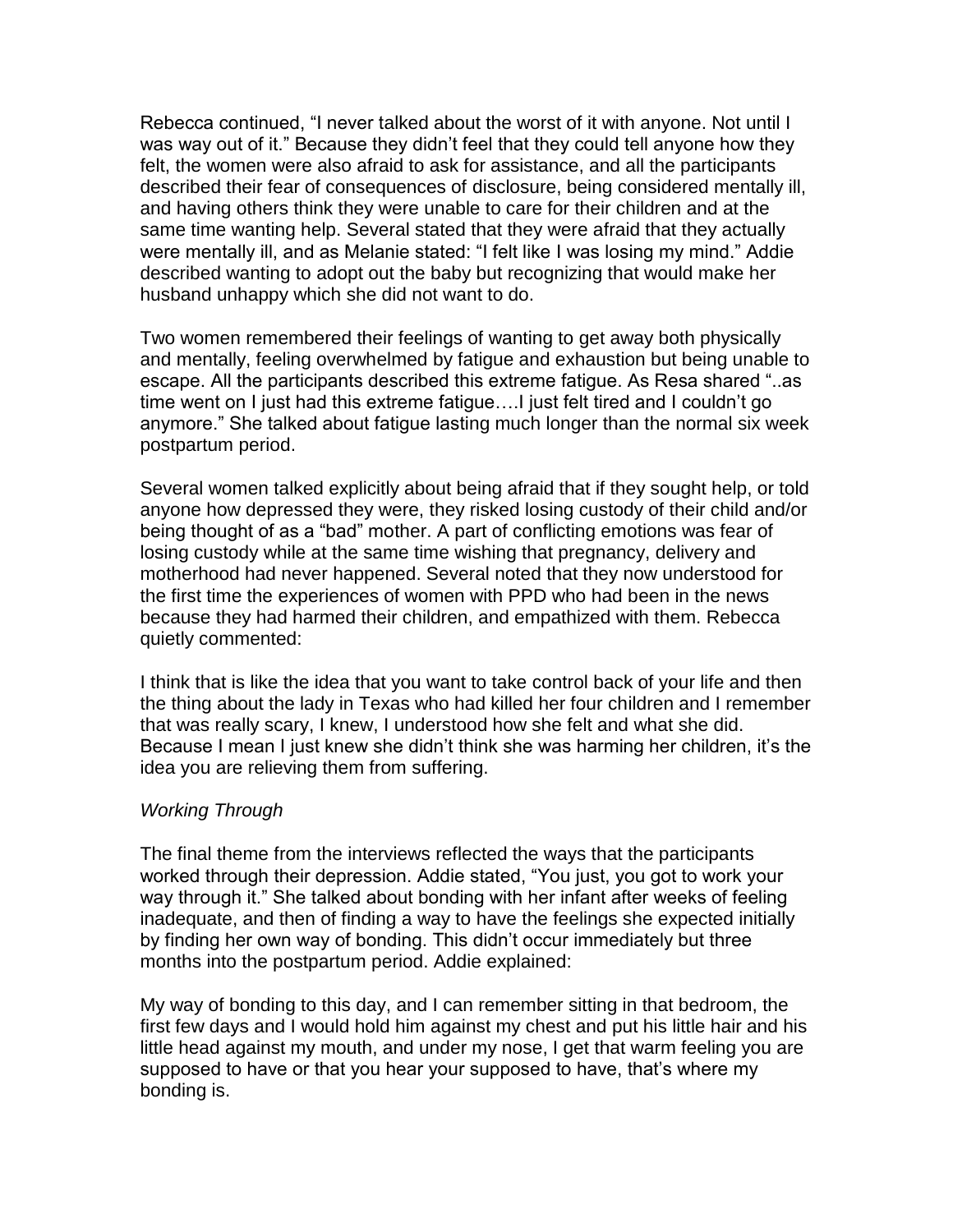Addie's grandmother was her salvation as the new mother visited her matriarch who provided direction, support and love in the Addie's struggle with her deep depression.

A young mother trying to survive a traumatic birth, Rebecca told the story of how after several weeks she stopped thinking of hurting her baby and of hurting herself, she promised her child she would be there for her, saying, "Then I just started promising her each morning that I would be there because regardless of what was happening with her……..I just knew that she knew that I was her mother and that's all that she knew." This young mother daily faced the future with a child who would require long term care related to a premature, traumatic birth. Navigating the pediatric specialist visits, arranging therapy sessions, and working through the transition to motherhood was an act of survival.

Resa, a successful professional provided an example of her struggle to work through and adjust to being both working professional and mother. As a young mother she attempted to manage her professional life and the new family life much as she had prior to the births of her children. The constant struggle to meet both the demands of work and motherhood and work through the depression left Resa feeling exhausted and feeling inadequate. Resa explained:

I think at some point I realized that I was not going to be able to do a job at work like I had normally done; I wasn't going to be able to do the quality work that I thought I needed to do plus be the mom I needed to be and I ended up feeling like I never could accomplish anything but then as time went on I felt more like I was being better as a mother but not as good as I should be at work.

Resa decided to make being a mother a priority but maintain her professional career which may appear to be a normal struggle for new mothers; but, in Resa's case, the struggle was validation of her inadequacy as a mother.

All participants voiced feelings of isolation from family and friends, and describe their perceptions that people did not provide the support they needed. One participant, Addie, talked about friends who had experienced some of the same emotions in their postpartum period but did not share those feelings with her until Addie told them about her depression. Rebecca and Melanie both felt unable to share their feelings with family or friends. Mary was asked by a health care professional if she had thoughts of killing her spouse and Resa was told she was just tired; thus, neither sought help from other care providers. The response of Resa's family to her fatigue and depression was to take her children so she could rest, when she actually needed a different kind of support. The women encountered the myth that such a transition was joyous and easy, implying failure on their part.

As demonstrated in Rebecca's story, there was a sense for all the women in this study that working through this process resulted in a decision that each woman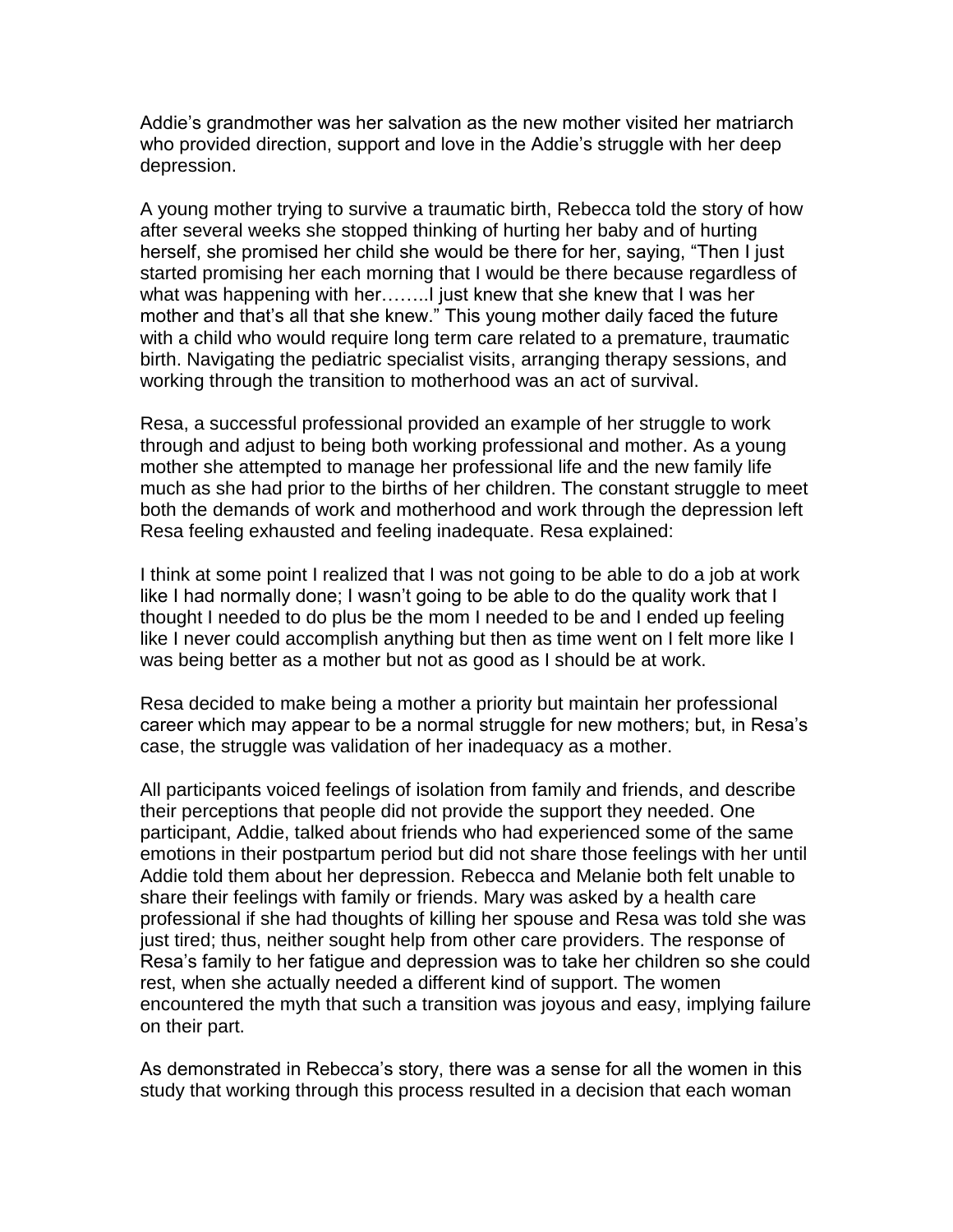made in choosing to be a mother. A normal transition for most women occurring in the first few weeks postpartally, for these five women the transition was achieved over a time span of years. For each participant, the emotions associated with PPD were as vivid today as they were in the postpartum period spanning from months to years. After experiencing feelings of loss of self, inadequacies, and exhaustion, each woman at some point chose to become a mother, making a conscious choice to overcome the trauma of living with PPD.

Two participants experienced flashbacks, triggers, isolation and symptoms often associated with post-traumatic stress disorder (PTSD). These women experienced difficult births that had long-term physical effects for their infants. Melanie delivered prematurely and Rebecca's child was born without a heartbeat; both infants experienced vigorous resuscitation and long stays in the neonatal intensive care unit. It is only recently that difficult childbirth has been recognized as an event that can lead to the development of PTSD.**[47](http://snrs.org/publications/SOJNR_articles2/n)** PTSD can result not only from difficult labor and birth but also from birth consequences, both maternal and infant.**[4,48](http://snrs.org/publications/SOJNR_articles2/n)** Currently it is unclear as to whether PPD is an effect of PTSD or if the two disorders occur at the same time.**[48](http://snrs.org/publications/SOJNR_articles2/n)** Further research investigating an association between PPD and PTSD is needed to understand the disorders in relationship to labor, delivery, and the postpartum period. The findings suggested strong emotions concerning the delivery and postpartum experience years after the occurrence.

#### **Discussion**

The study results indicated that, for these participants, the postpartum period was a journey from the unexpected through depression to survivorship. The themes described an emotional process experienced in the postpartum period, which led to the choice made by each to become a mother to her child. An innocent belief that PPD would not happen to them, loss of self, being in a bad place, and working through were attempts to create their own maternal role.

New mothers often have idealistic images of the transition to motherhood. The women in this study experienced a dramatic shift from what they imagined motherhood to be like to the reality of their experience. Their stories demonstrated the fact that as new mothers, even after previous births, they were unprepared for the realities of what is viewed as a natural, joyous event.

Each woman talked about the period of time before delivery when they experienced happiness and joy, followed by a period of sadness, denial, blame, stress, role change, and loss of control after the birth of the baby. The women were all well educated and had attended childbirth education classes, but were unprepared for the loss of their previous roles and for the problems caused by difficult birth experiences. Each described asking herself, "What did I do to cause this thing to happen?" None of the participants talked specifically about stigma related to their depression in the postpartum period but all talked about feeling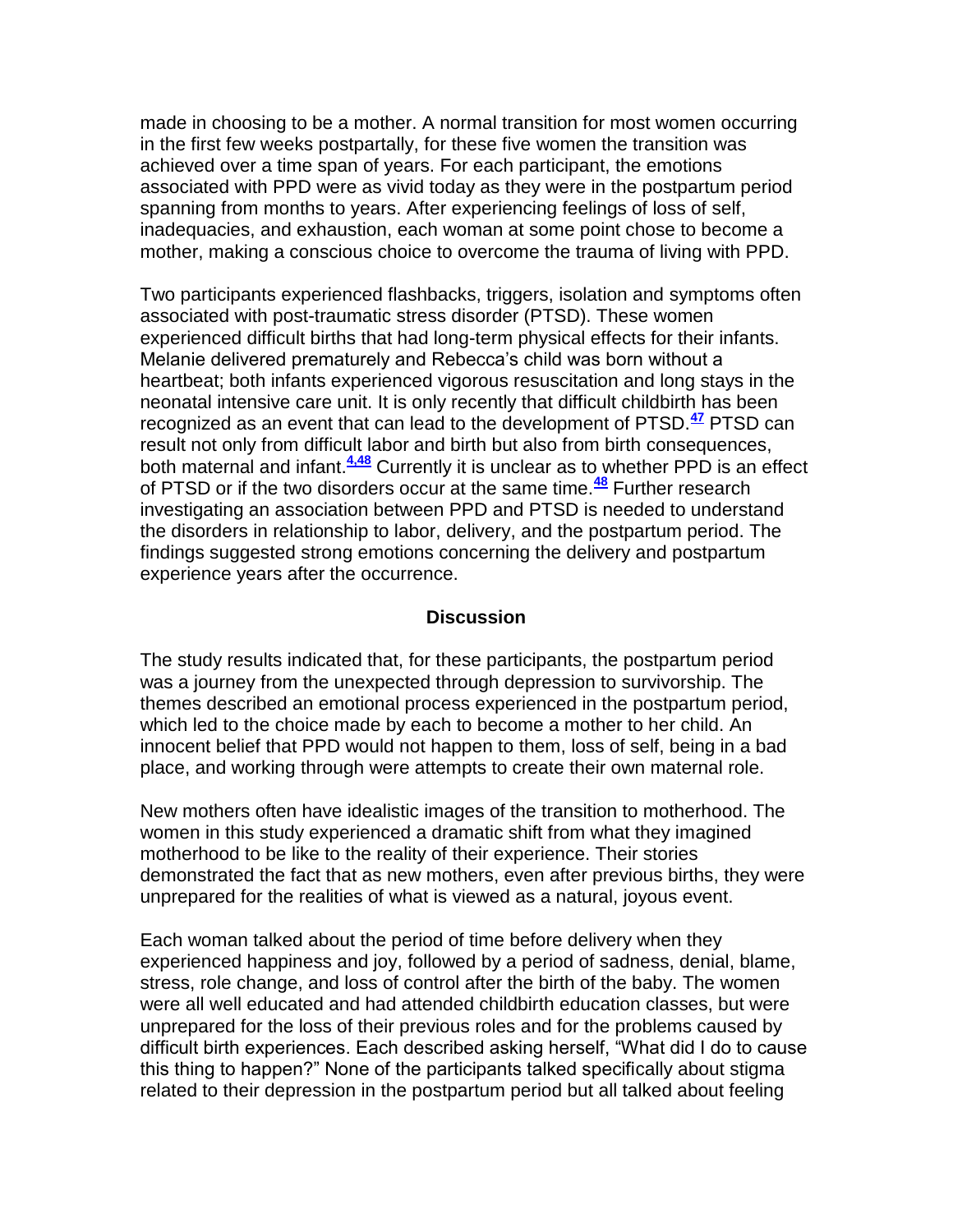isolated, having loss, and being afraid to ask for help. In addition, we did not specifically address the importance of religion in their experiences and they did not bring it up.

Access to mental health providers in this rural community was problematic. Extended family, friends, and co-workers were underutilized as support systems due to the fear of being perceived as a bad mother. There is a gap in the research about PPD among women living in rural areas. The experience of women in this study was similar to those in previous urban studies. However, these women matured to womanhood in rural communities developing strong beliefs about mental illness as a weakness, having poor access to mental health services, and incorporating a community focus on the norms associated with pregnancy, birth, and delivery. These women were Caucasian, well educated, and had strong support systems. However in spite of their economic and social advantages, they still felt the stigma of mental health problems that disproportionately affect rural dwellers. Thus their experience was affected by their rural context.

Further research may be implemented to support the themes of "No Idea It Would Happen to Me", Losing Yourself", "A Bad Place To Be", and "Working Through" as this process was based on a small sample of five participants who were demographically homogenous. The mothers in this study described the choice to become mothers within the first 6 weeks to 4 months following delivery. Infant development and maternal attachment may be interrupted by the event of PPD and PTSD with long term negative effects.<sup>[4,48](http://snrs.org/publications/SOJNR_articles2/n)</sup> Investigation into determining which mothers attach and which mothers do not may reveal information to help healthcare providers implement interventions to recognize the risk for PTSD and PPD. Early recognition can foster early treatment to prevent or assist mothers in surviving such events.

#### *Conclusion*

The stories of these women demonstrate that they had inadequate support in coping with their PPD. The themes that emerged, No Idea It Would Happen To Me, A Bad Place To Be, Losing Myself, and Working Through, demonstrate the isolation, loneliness and fear they experienced. These women did not have access to mental health treatment options and sought help from family and friends before involving a healthcare provider, if at all, which is characteristic of rural populations. Future studies of more diverse samples of rural women are needed to explore these possibilities.

#### **References**

1. Boath, E., Bradley, E. & Henshaw, C. (2005). The prevention of postnatal depression: A narrative systematic review. *Journal of Psychosomatic Obstetrics &Gynecology,*26(3), (185-192).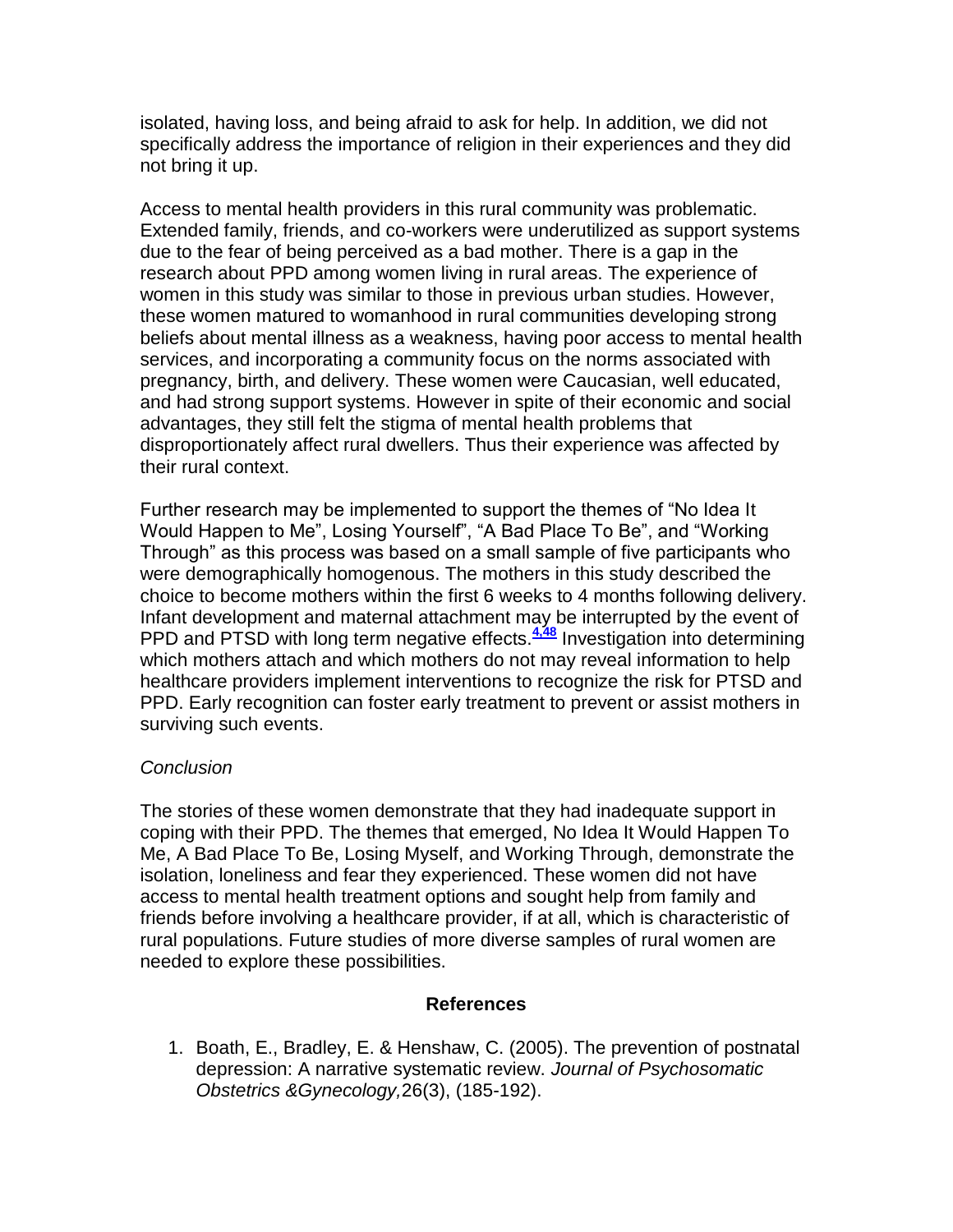- 2. Harrington, A. & Greene-Harrington, C. (2007). Healthy start screens for depression among urban pregnant, postpartum, and interconceptional women. *Journal of the National Medical Association,* 99(3) 226-231.
- 3. Boyd, R. C., Zayas, L.H., & McKee, M.D. (2006). Mother-infant interaction, life events, and prenatal and postpartum depressive symptoms among urban minority women in primary care. *Maternal and Child Health Journal,* 10(2), 139-148.
- 4. Beck, C. T. (1998). The effects of postpartum depression on child development: a meta-synthesis. *Archives of Psychiatric Nursing,* 12(1), 12-20.
- 5. Beck, C. T. (2002). Postpartum depression: A metasynthesis. *Qualitative Health Research,* 12(4), 453-472.
- 6. Dennis, C. (2004). Preventing postpartum depression part I: a review of biological interventions. *Canadian Journal of Psychiatry,* 49(7), 467-474.
- 7. Goodman, J. (2004). Paternal postpartum depression, its relationship to maternal postpartum depression, and implications for family health. *Journal of Advanced Nursing,* 45(1). 26-35.
- 8. Galambos, C. (2005). Health care disparities among rural populations: A neglected frontier. *Health and Social Work,*30(3), 179-181.
- 9. Jesse, D. E. & Swanson, M. S. (2007). Risks and resources associated with antepartum risk for depression among rural southern women. *Nursing Research,* 56(6), 378-386.
- 10.Eberhardt, M. & Pamuk, E. (2004). The importance of place of residence: Examining health in rural and nonrural areas. *American Journal of Public Health,* 94(10), 1682 – 1686.
- 11.Ryan-Nichols, K., Racher, F. & Robinson, J. (2003). Providers perceptions of how rural consumers access and use mental health services. *Journal of Psychological Nursing,* 41(6), 34-43.
- 12.National Rural Health Association (2005). *Rural/Frontier Women's Access to Health Services: NRHA Policy Brief.* Retrieved September 1, 2008, [http://NRHArural.org.](http://nrharural.org/)
- 13.Edhborg, M., Friberg, M., Lundh, W. & Widstrom, A. (2005). "Struggling with life": A narrative from women with signs of postpartum depression. *Scandinavian Journal of Public Health,* 33, 261-267.
- 14.Jolley, S, & Betrus, P. (2007). Comparing postpartum depression and major depressive disorder: Issues in assessment. *Issues in Mental Health Nursing,* 28, 765-780.
- 15.Tammentie, T., Paavilainen, Astedt-Kurki, P. & Tarkka (2004). Family dynamics of postnatally depressed mothers – discrepancy between expectations and reality. *Journal of Clinical Nursing ,*13, 65-74.
- 16.Fowles, E. R. (1998). The relationship of maternal role attainment and postpartum depression. *Health Care for Women International,* 19, 83- 94.
- 17.Cunnigham, M. & Zayas, L. (2002). Reducing depression in pregnancy: Designing multimodal interventions. *Social Work,* 47(2), 114-123.
- 18.Hung, C. H. (2004). Predictors of postpartum women' s health status*. Journal of Nursing Scholarship,* 36, 345-351.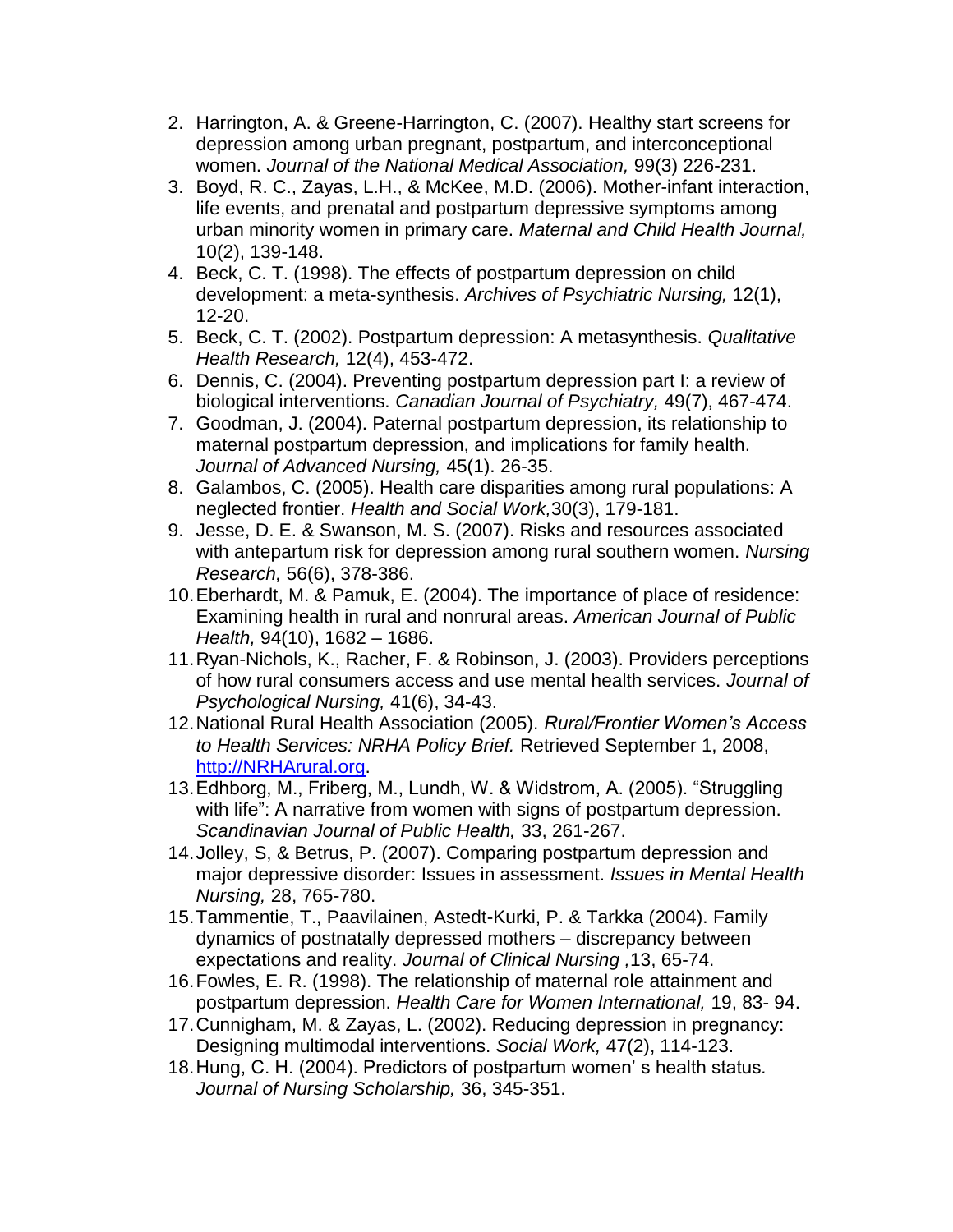- 19.Holden, J. & Cox, J. (1994). Preface. In *Perinatal Psychiatry. Use and Misuse of the Edinburgh Postnatal Depression Scale.* (Cox, J. & Holden, J. eds). Gaskell, London, ix-xii.
- 20.Abrams, L. S., & Curran, L. (2007). Not just a middle class affliction: Crafting a social work research agenda on postpartum depression. *Health & Social Work,* 32(4), 289-296).
- 21.Mauthner, N. (2002). *The darkest days of my life: Stories of postpartum depression.* Cambridge: Harvard University Press.
- 22.Freeman, M., Wright, R., Watchman, M., Wahl, R., Sisk, D., Fraleigh, D., & Weibrecht, J., (2005). Postpartum depression assessments at well-baby visits: screening feasibility, prevalence, and risk factors. *Journal of Women's Health*. 14(10), 929-935.
- 23.Jesse, D. E. & Graham, M. (2005). Brief measures to identify women at risk for depression in pregnancy. *Maternal Child Nursing,* 30(1), 40-45.
- 24.Wisner, K. L., Chambers, C. & Sit, D. (2006). Postpartum depression: A major public health problem. *Journal American Medical Association,* 296, 2616- 2618.
- 25.Beck, C. & Gable, R. (2001). Comparative analysis of the performance of the Postpartum Depression Screening Scale with two other instruments. *Nursing Research,* 50(4), 242-250.
- 26.Beck, C. & Indman, P. (2005). The many faces of postpartum depression. *Journal of Obstetric, Gynecological, and Neonatal Nursing,* 34(5), 569 – 576).
- 27.Ugarriza, D. (2002). Postpartum depressed women's explanation of depression. *Journal of Nursing Scholarship,* 34(3), 227-233.
- 28.Bloch, M, Rotenberg, Koren, D., & Ehud, K. (2005). Risk factors associated with the development of postpartum mood disorders. *Journal of Affective Disorders,* 88, 9-18.
- 29.Douma, S. L., Husband, C., O'Donnell, M.E., Barwin, B.N. & Woodend, A.K. (2005). Estrogen-related mood disorders: Reproductive life cycle factors. *Advances in Nursing Science,* 28(4), 364-375.
- 30.Brown, M. (1986). Social support during pregnancy: A unidimensional or multidimensional concept? *Nursing Research,* 35, 4-9.
- 31.Beck, C. (2001). Predictors of postpartum depression. *Nursing Research,* 50, 275-285.
- 32.Logsdon, M.C., & Usui, W. (2001). Psychosocial predictors of postpartum depression in diverse groups of women. *Western Journal of Nursing Research,* 23(6), 563-574.
- 33.Hung, C. H. & Chung, H.H. (2001). The effects of postpartum stress and social support on postpartum women's health status. *Journal of Advanced Nursing* 36, 676-684.
- 34.Mancini, F., Carlson, C., & Albers, L. (2007). Use of the postpartum depression screening scale in a collaborative obstetric practice. *Journal of Midwifery & Women's Health,* 52, 429-434.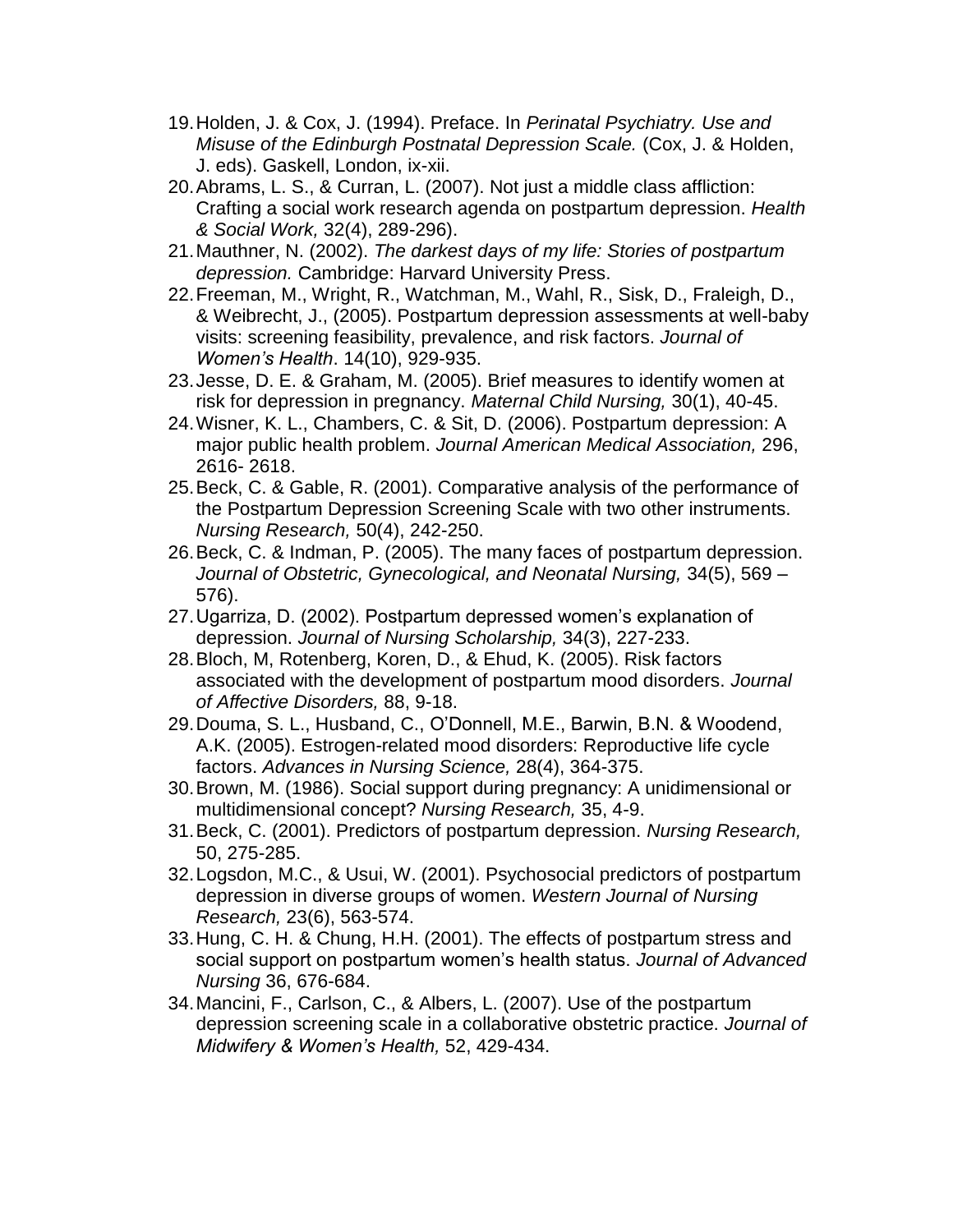- 35.Kennedy, H.P., Beck, C.T., & Driscoll, J. W. (2002). A light in the fog: caring for women with postpartum depression. *Journal of Midwifery and Health.* 47, 318-330.
- 36.Logsdon, M. C. (2001). Helping Hands: exploring the cultural implications of social support during pregnancy. *AWHONN Lifelines.* 4, 29-32.
- 37.Logsdon, M.C., Cross, R., Williams, B. & Simpson, T. (2004). Prediction of postpartum social support and symptoms of depression in pregnant adolescents. *The Journal of School Nursing,* 20(1), 36-42.
- 38.Beck, C. (1993). Teetering on the edge: a substantive theory of postpartum depression. *Nursing Research,* 42, 42-48.
- 39.Chan, S. & Levy, V. (2004). Postnatal depression: a qualitative study of the experiences of a group of Hong Kong Chinese women. *Journal of Clinical Nursing,* 13, 120-123.
- 40.Amankwaa, L. (2003). Postpartum depression among African American women. *Issues in Mental Health Nursing,* 24, 297-316.
- 41.Amankwaa, L. C. (2000). Enduring: A grounded theory investigation of post partum depression among African-American women. *Journal of Cultural Diversity,* 10(1), 23-29.
- 42.Chen, C., Wang, S., Chung, U., Tseng, Y., & Chou, F. (2006). Being reborn: The recovery process of postpartum depression in Tiawanese women. *Journal of Advanced Nursing,* 54(4), 450-456.
- 43.Nahas, V. & Amasheh, N. (1999). Culture care meanings and experiences of postpartum depression among Jordanian Australian women: A transcultural study. *Journal of Transcultural Nursing,* 10(1), 37-45.
- 44.Lawler, D. & Sinclair, M. (2003). Grieving for my former self: A phenomenological hermeneutical study of women's lived experience of postnatal depression. *Evidence Based Midwifery,*1, 36-41.
- 45.Beck, C., (2008). State of the science on postpartum depression: What nurse researchers have contributed – part I. *MCN, The American Journal of Maternal/Child Nursing,* 33(2), 121-126.
- 46.Speziale, H.S. & Carpenter, D. R. (2007). *Qualitative Research in Nursing* (4th ed.). Philadelphia: Lippincott Williams & Wilkins.
- 47.Bailham, D. & Joseph, H. (2003). Post-traumatic stress following childbirth: A review of the emerging literature and directions for research and practice. *Psychology, Health & Medicine,* 8(2), 159-168.
- 48.Ayers, S., Mckenzie-McHarg, K., & Eagle, A. (2007). Cognitive behavior therapy for postnatal post-traumatic stress disorder: Case studies. *Journal of Psychosomatic Obstetrics & Gynecology,* 28(3), 177-184.

# **Appendix A:**

#### **List of Questions for Research Interview**

Can you tell me about the time around the birth of your baby? What concerned you most about yourself during this time? What or who helped you the most?